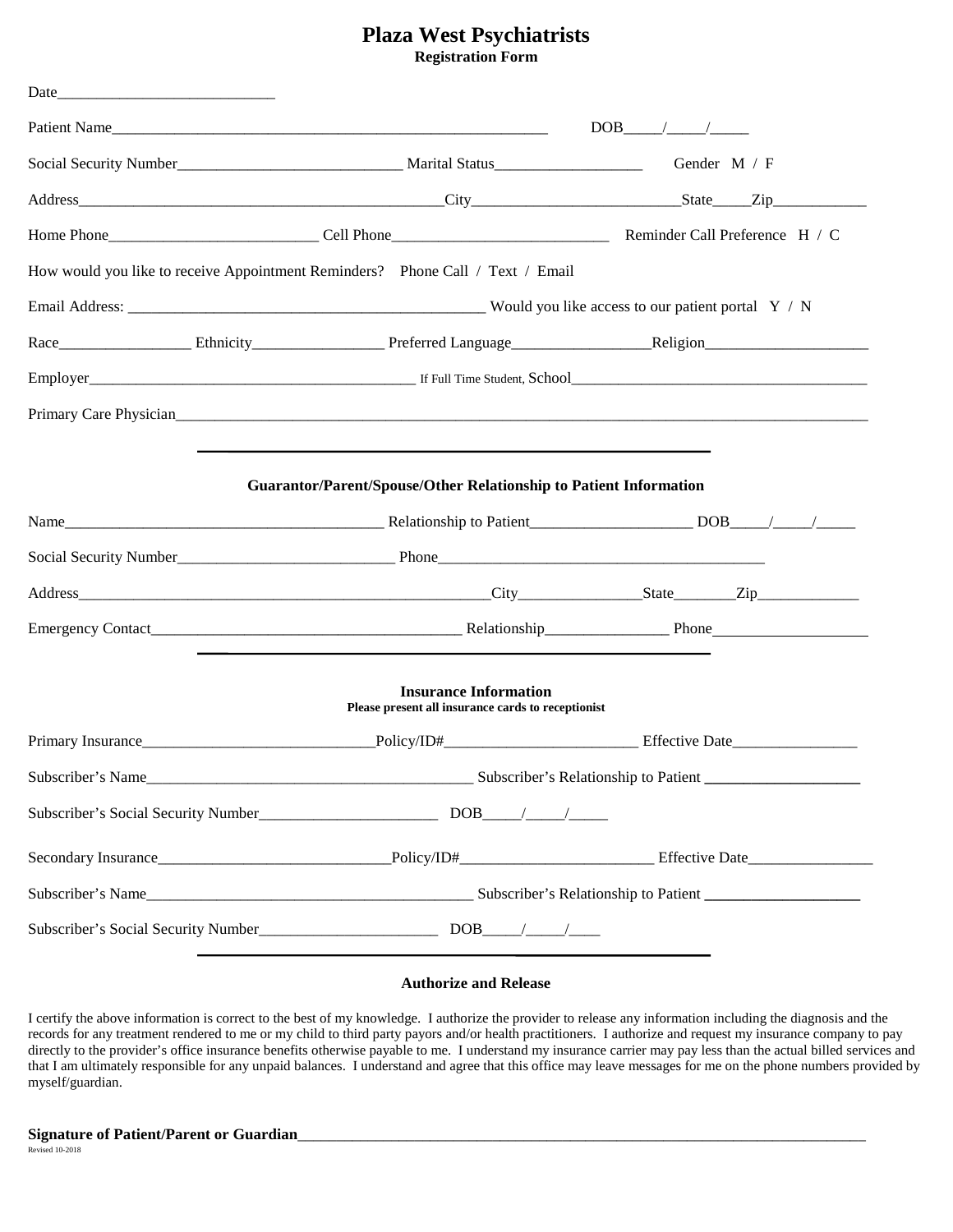Jose Gary Nadala, MD Lisa Young, MSN, APRN, BC Zakaria Siddiqui, MD Bambi Reckling, MS, LIPC Eileen Warner, MSN, APRN, BC

Nathan Warner, MSN, APRN, BC

# **Patient Bill of Rights**

| $P_{\rm 2}$ | м |
|-------------|---|
|             |   |

#### **As patient you have the right to:**

- Be treated with dignity and respect.
- Not be discriminated against on the basis of race, age, sex, religion, national origin, sexual orientation, disability, or marital status.
- Include or exclude family members/significant others in all aspects of your care
- Participate fully in decisions regarding your treatment plan
- Understand the treatment(s) being used, as well as their benefits and consequences
- Refuse Treatment, unless ordered by the Court to participate
- To receive an explanation and understand the benefits and/or side effects associated with prescribed medications
- Not be subjected to verbal, physical, sexual, emotional or financial abuse; harsh or unfair treatment.
- Make complaints, have them heard, get a prompt response, and not receive any threats or mistreatments as a result.
- Waive the privilege of confidentiality with a signed release of information
- Confidentiality to the extent of the law; exceptions include suspected child/elder abuse/neglect, potentional harm to oneself or others, court ordered treatment and court subpoena records
- Clear understanding of fees associated with care

#### **As a patient you have the responsibility to:**

- To disclose your medical history throughout your course of treatment
- To treat others with dignity and respect
- Assume financial responsibility for treatment
- To follow medical advice, treatment and drug instructions or notify provider if you have chosen not to take that advice
- To keep scheduled appointments or to cancel at least 24 hours in advance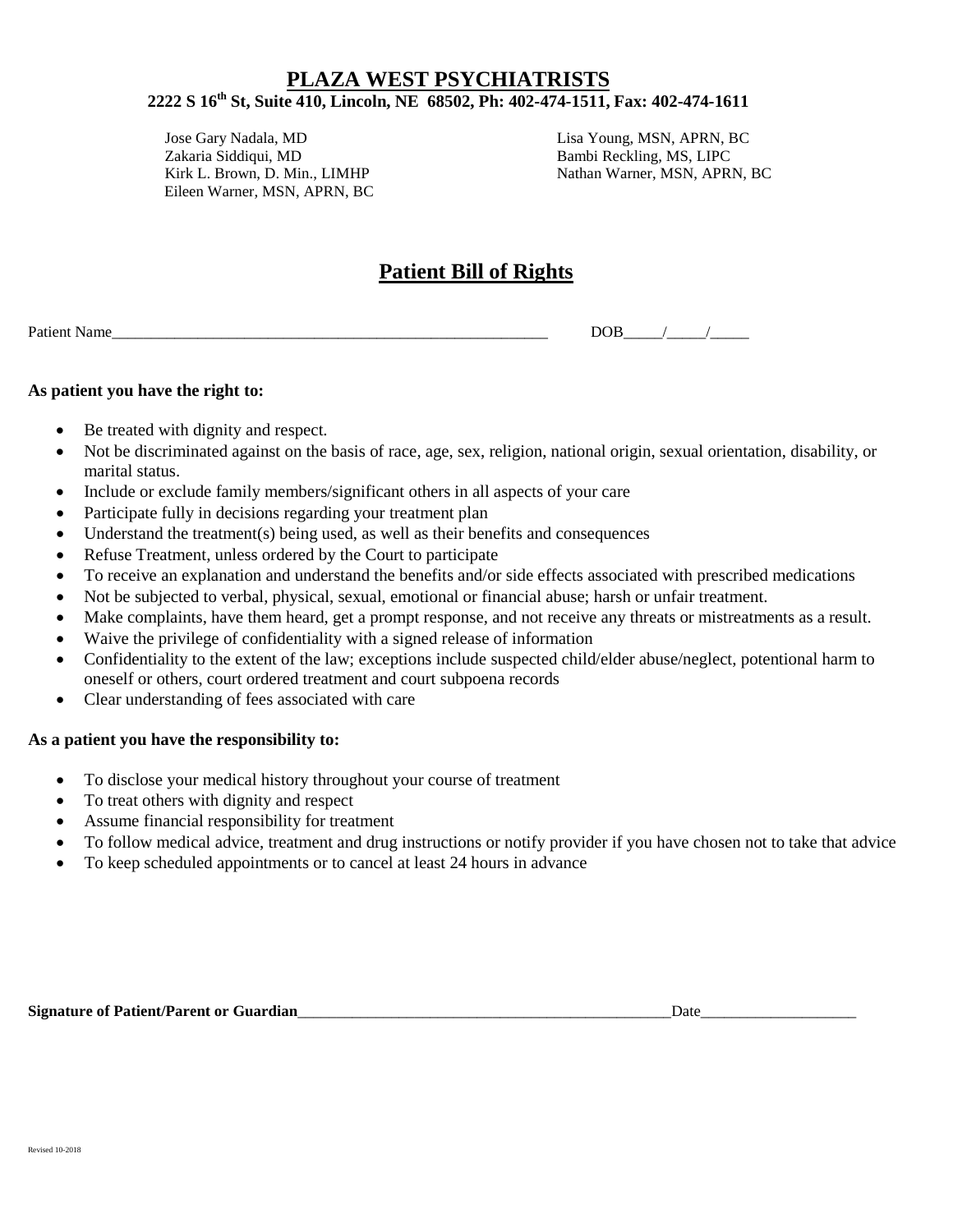Jose Gary Nadala, MD Lisa Young, MSN, APRN, BC Zakaria Siddiqui, MD Bambi Reckling, MS, LIPC Eileen Warner, MSN, APRN, BC

Nathan Warner, MSN, APRN, BC

# **Informed Consent to Treatment**

This form is to document that I, \_\_\_\_\_\_\_\_\_\_\_\_\_\_\_\_\_\_\_\_\_\_\_\_\_\_\_\_\_\_\_\_, (your name) give my permission and consent to **Plaza West Psychiatrists** to provide mental health services to me or give my consent for the minor or person under my legal guardianship  $($ **patient name**).

While I expect benefits from this treatment I fully understand that because of factors beyond our control or other factors, such as benefits and particular outcomes cannot be guaranteed.

I understand that because of the counseling or therapy, I may experience emotional strains, feel worse during treatment, and make life changed which could be distressing.

I understand that this provider is not providing an emergency service and I have been informed of whom to call upon in emergency or during weekend and evening hours.

I understand that regular attendance will produce the maximum benefits but that I am free to discontinue treatment at any time. If I decide to do so I will notify the provider at least two weeks in advance so that effective planning or continued care can be implemented.

I understand that conversations with the provider will almost always be confidential. I further understand that the provider by law, must report actual or suspected child or elder abuse to the appropriate authorities. In addition, the provider has a legal responsibility to protect anyone I may threaten with violence, harmful or dangerous actions (including those to myself) and may break the confidentiality of our communications if such a situation arises. I understand that the provider will make reasonable efforts to resolve these situations before breaking confidentiality.

I understand that I am financially responsible for this treatment and for any portion of the fees not reimbursed or covered by my insurance.

I know of no reasons I should not undertake this therapy and I agree to participate fully and voluntarily.

**Signature of Patient/Parent or Guardian**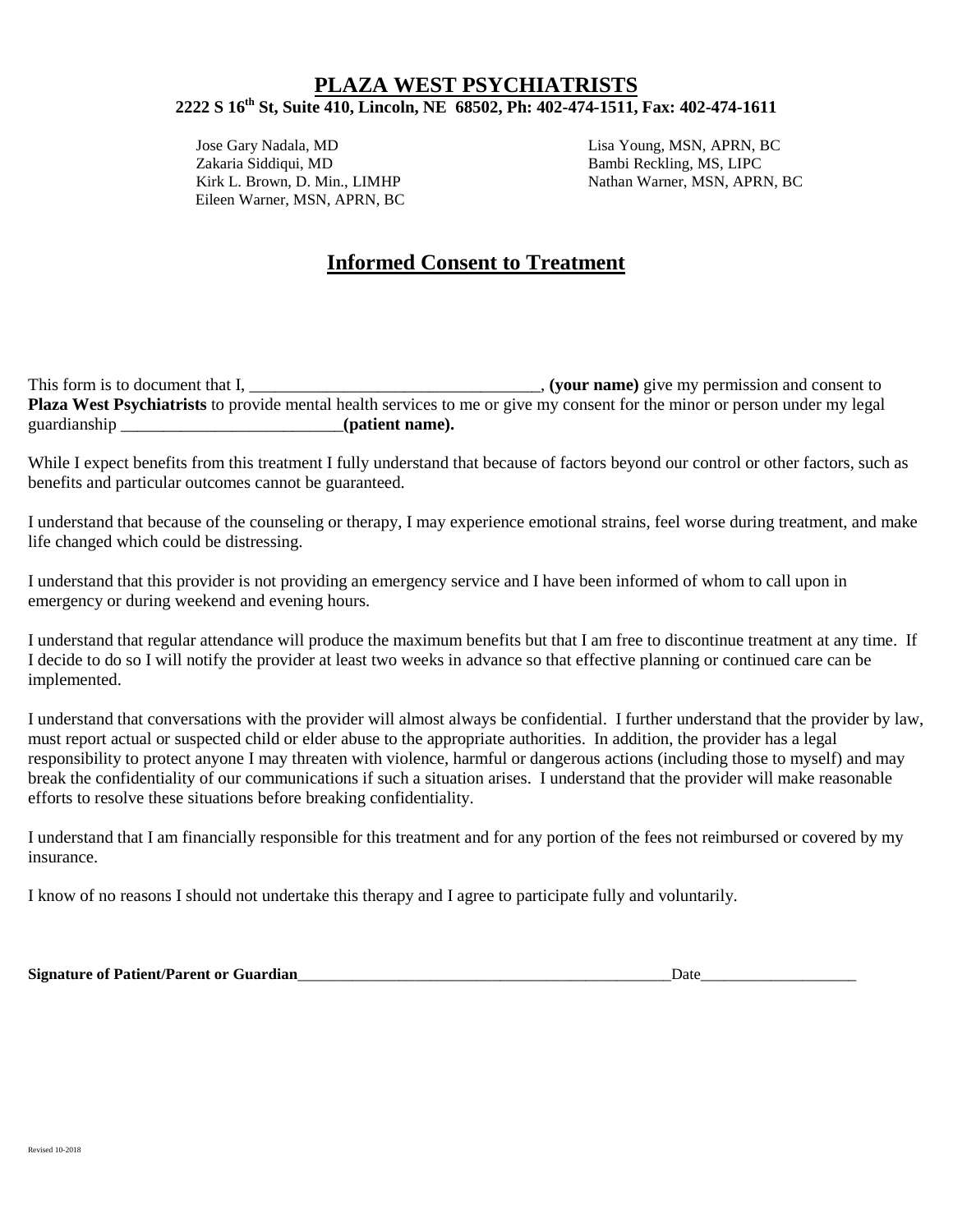Jose Gary Nadala, MD Lisa Young, MSN, APRN, BC Eileen Warner, MSN, APRN, BC

Bambi Reckling, MS, LIPC Kirk L. Brown, D. Min., LIMHP Nathan Warner, MSN, APRN, BC

# **Informed Consent to use Patient Portal**

\*this is an optional form, if you do not wish to participate please leave blank

| <b>Patient Name</b>   | COR |  |
|-----------------------|-----|--|
|                       |     |  |
| <b>Email Address:</b> |     |  |

Purpose: Plaza West Psychiatrists offers a secure way for our patients to view parts of their records and communicate with our staff. Secure messaging can be a valuable communications tool, but has certain risks. In order to manage these risks we need to impose some conditions of participation. This form is, therefore, intended to show that you have been informed of these risks and the conditions of participation, and that you accept the risks and agree to the conditions of participation.

**How It Works:** A secure web portal is a kind of webpage that uses encryption to keep unauthorized persons from reading communications, information, or attachments. Secure messages and information can only be read by someone who knows the right password or pass-phrase to log in to the portal site.

**How To Participate:** You can compose, pickup and reply to secure messages or view information sent to you through a website hosted by our electronic health records company. Once this form is agreed to and signed, we will send you an email notification that tells you how to register for the first time. This notification will give you the URL (internet address) of the website where you can log in. By clicking on the URL you will activate your internet browser, which will open the website. You will then be able to log in using the user name and password provided. Next you will be able to look in your "message box" and see any new or old messages or view other parts of your electronic record. Because the connection channel between your computer and the website uses "secure sockets layer" technology, you can read or view information on your computer but it is still encrypted in transmission between the website and your computer.

#### **You Can Access The Portal Through:** [patientonlineportal.com](http://www.followmyhealth.com/)

**Privacy Protection And Risks:** This method of communication and viewing prevents unauthorized parties from being able to access or read messages while they are in transmission. However, keeping message secure depends on two additional factors: the secure message must reach the correct address and only the correct individual (or someone authorized by that individual) must be able to get access to it. Only you can make sure these two factors are present. We need you to make sure we have you correct email address and we are informed if it ever changes. You also need to keep track of who has access to your email account so that only you, or someone you authorize, can see the messages you receive from us. If you think someone has learned your password, you should promptly go to the website and change it. We understand the importance of privacy in regards to your health care and will continue to strive to make all the information as confidential as possible. We will never sell or give away any private information, including email addresses, without your written consent.

**Conditions of Participation:** Use of the Patient Portal and appendix is governed by the terms and conditions of this informed consent and the policies and procedures. Please read this agreement carefully before accessing or using the Patient Portal. Access to this secure site is an optional service, and we may suspend or terminate it at any time and for any reason. We reserve the right at any time and from time to time to modify the Patient Portal site or documents or any part thereof, with or without notice. Any modifications made to this document or its appendix will be effective immediately upon posting on the site. By accessing or using the Patient Portal, you agree to be bound by all the terms and conditions of the Patient Portal as posed on the site at the time of your access or use. You agree to review the Patient Portal documents on the website each time you use the Patient Portal so that you are aware of any modifications made to the Patient Portal documents. You agree not to hold Plaza West Psychiatrists or any of its staff liable for network infractions beyond its control. All site users represent and warrant that they are at least 18 years of age and that they possess the legal right and ability to agree to these terms of participation as set out in the Patient Portal documents and to use the site in accordance with these documents. We are offering this service free of charge until the end of the year at which time we reserve the right to charge an annual fee. We will provide adequate notice of such fees prior to them taking affect.

Before you were given this form, we provided you with our policies and procedures for using the Patient Portal. We need you to understand and comply with these, and by signing this form below you will acknowledge that they were explained to you and that you agree to comply with them. If you do not understand or do not agree to comply with our policies and procedures, do not sign this form. If you have any questions we will gladly provide more information.

#### **Patient Acknowledgment**

#### **Signature of Patient/Parent or Guardian**

Revised 10-2018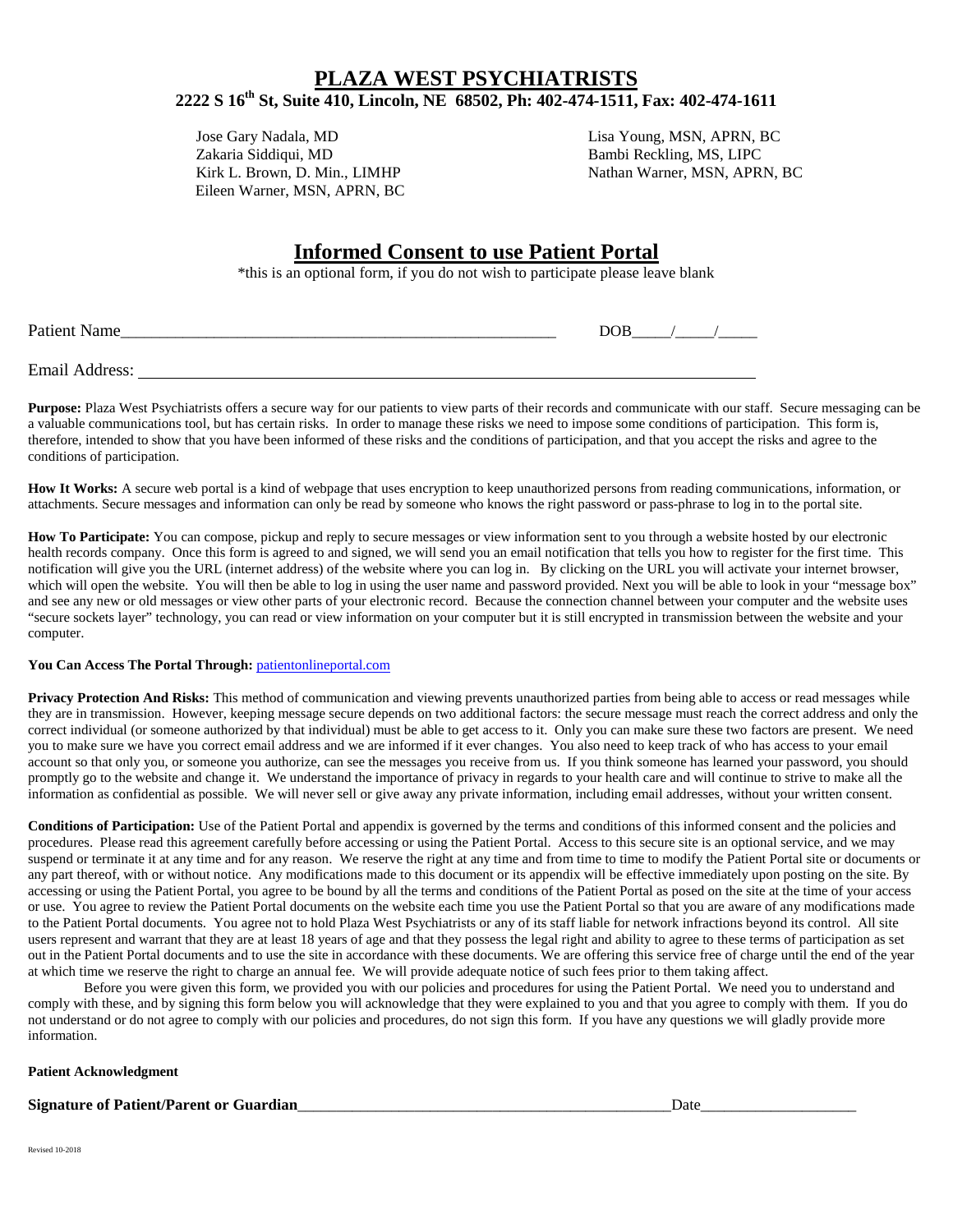Jose Gary Nadala, MD Lisa Young, MSN, APRN, BC Zakaria Siddiqui, MD Bambi Reckling, MS, LIPC Eileen Warner, MSN, APRN, BC

Kirk L. Brown, D. Min., LIMHP Nathan Warner, MSN, APRN, BC

# **Acknowledgement of Privacy Practices**

## **Use and Disclosure of Your Protected Health Information**

Your protected health information will be used by Plaza West Psychiatrists or disclosed to others for the purposes of treatment, obtaining payment, or supporting the day-to-day health care operations of the practice.

### **Notice of Privacy Practices**

Plaza West Psychiatrists is required to notify you of our privacy practices. Additionally, we must provide you information on how you may get access to this information. These policies and practices are defined in the "Notice of Privacy Policies and Practices" posted in the office and available upon request. **Please review it carefully**.

## **Requesting a Restriction on the Use or Disclosure of Your Information**

You may request a restriction on the use or disclosure of your protected health information. Plaza West Psychiatrists may or may not agree to restrict the use of disclosure of your protected health information. If Plaza West Psychiatrists agrees to your request, the restriction will be binding on the practice. Use or disclosure of protected information in violation of an agreed upon restriction will be a violation of the federal privacy standards.

### **Revocation of Consent**

You may revoke this consent to the use and disclosure of your protected health information. You must revoke this consent in writing. Any use or disclosure that has already occurred prior to the date on which your revocation of consent is received will not be affected.

## **Reservation of Right to Change Privacy Practices**

Plaza West Psychiatrists reserves the right to modify the privacy practices outlined in the notice. I understand that Plaza West Psychiatrists will notify me of these changes via the method I have authorized or upon my next appointment.

### **Signature**

I have reviewed this consent form, reviewed the posted "Notice of Privacy Policies and Practices" and give my permission to Plaza West Psychiatrists to use and disclose my health information in accordance with this consent and the notice provided.

**Signature of Patient/Parent or Guardian**<br>Date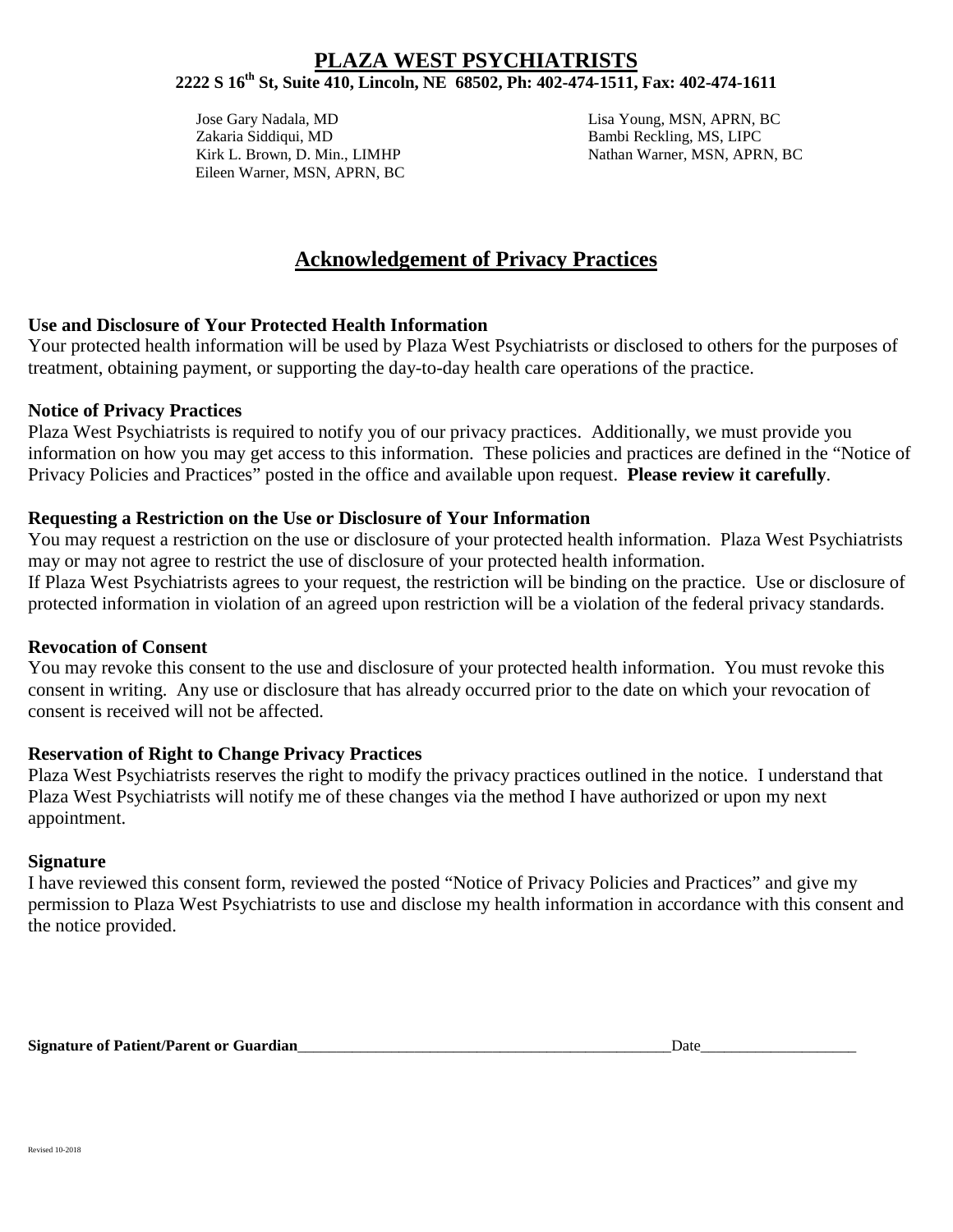Jose Gary Nadala, MD Lisa Young, MSN, APRN, BC Zakaria Siddiqui, MD Bambi Reckling, MS, LIPC Eileen Warner, MSN, APRN, BC

Kirk L. Brown, D. Min., LIMHP Nathan Warner, MSN, APRN, BC

# **Important Patient Information**

Thank you for choosing Plaza West Psychiatrists. As a healthcare provider our goal is to improve the quality of life by providing exceptional mental health care. Upon the initial visit, you will meet with and discuss with your provider your history, reasons for initiating care and establishing a treatment plan best suited to your needs. Patients are asked to be as open as possible with their provider. We can better serve your health care needs if you are familiar with the following policies and procedures.

### **Office Hours & Appointments**

Our office is open Monday through Friday from 8:00 a.m. to 6:00 p.m. Our telephone hours are 9:00 a.m. to 6:00 p.m. After hour calls are handled by our answering service, who do have the capability of reaching provider in the event of an emergency. Follow up appointments should be made prior to leaving the office. The frequency of the appointments is determined by your provider. Typically, Follow up Appointments for Medication Management are 15 minutes and Therapy Appointments 1 Hour. Appointments may also be scheduled by calling 402-474-1511. It is the patient responsibility to arrive on time for their appointment, if you are more than five minutes late you will be asked to reschedule. Appointments should be canceled no later than 24 hours prior to the scheduled appointment time. Patients no showing three or more appointments are subject to termination. Please note in the event of inclement weather Plaza West Psychiatrists follows the closure procedure of Southeast Community College.

### **Insurance and Financial Responsibility**

It is up to you as a patient to provide us with current Insurance Information, as a courtesy we will bill medical claims to your insurance company. Monthly billing statements are generated and payment is due 30 days from receipt. Payment arrangements can be made on balances by calling our Billing Specialist at 402-474-1511 ext 3. All Copayments are due at time of service. Patients without insurance will be asked for payment in full prior to the scheduled appointment. If your account balance is unpaid and past due we will make three attempts at contacting you, if you fail to respond your account will be referred to a collection agency. Any balances listed at a collection agency must be paid in full prior to scheduling another appointment at our office.

### **Prescription Refill Requests**

Medication refills requiring a written script should be requested during your appointment or may be requested by calling us at 402-474-1511. For all other medications, please call your pharmacy to request. Please allow us 24 hours to fulfill your refill request. Please note medications sometimes require a prior authorization from your insurance company, once we have received the proper paperwork from your pharmacy we will initiate the prior authorization which may take up to **3-4 days**. Patients who have failed to make or have missed appointments, run the risk of refill requests being denied. Please call our office to report a medication side effect or any worsening conditions. If you encounter a true medical emergency, call 911.

I have read and understand all above policies

**Signature of Patient/Parent or Guardian**